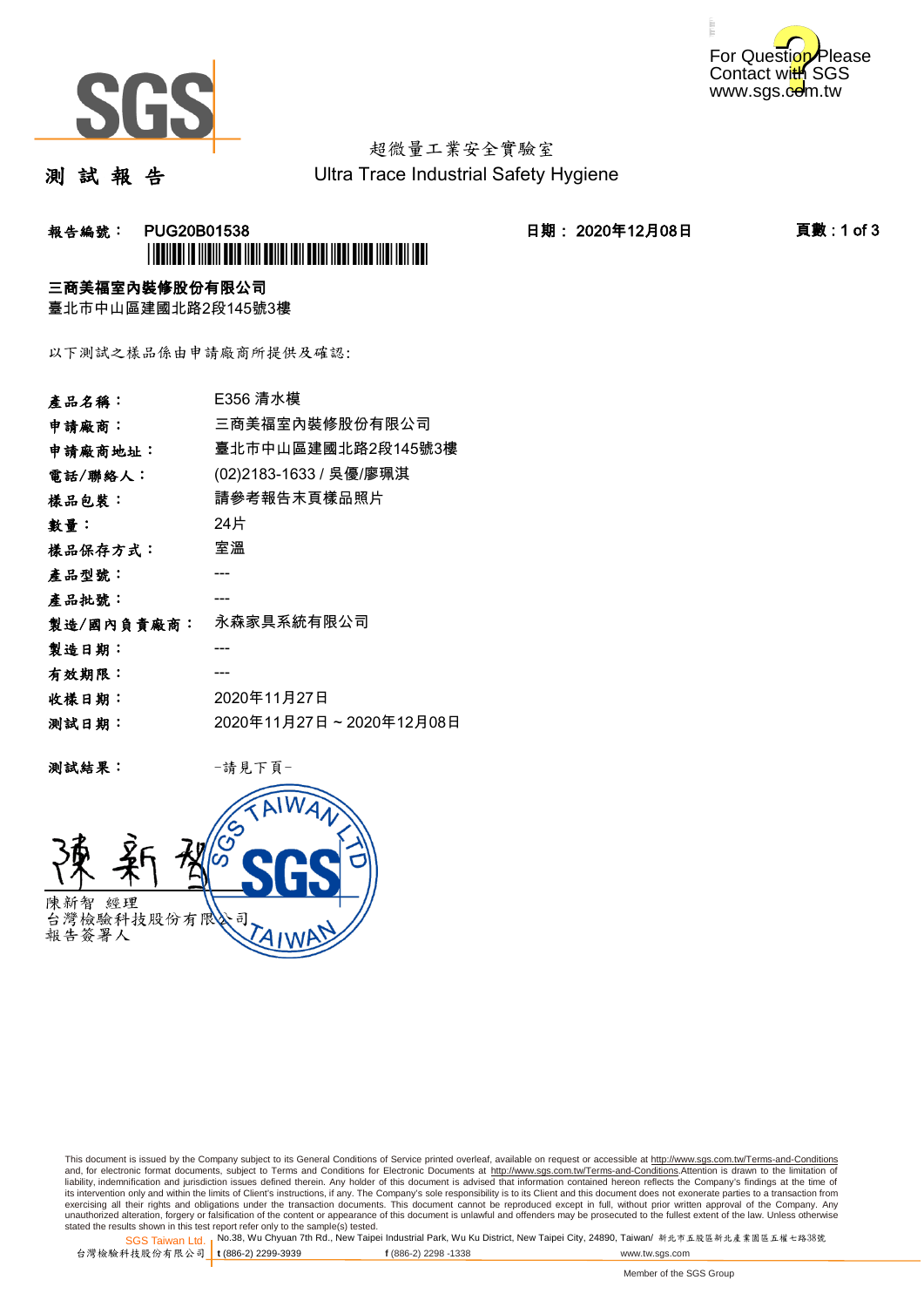

## 超微量工業安全實驗室

測 試 報 告

Ultra Trace Industrial Safety Hygiene

### 報告編號: PUG20B01538 日期: 2020年12月08日 頁數 : 2 of 3 \*PUBLICATION IS INTERFERIENCE INTERFERIENCE INTERFERIENCE INTERFERIENCE INTERFERIENCE INTERFERIENCE INTERFERIE

#### 三商美福室內裝修股份有限公司

臺北市中山區建國北路2段145號3樓

測試結果:

| 测試項目      | CAS NO.   | 測試方法                                                                                | 測試<br>結果 | 定量/偵測<br>極限 | 單位   |
|-----------|-----------|-------------------------------------------------------------------------------------|----------|-------------|------|
| 甲醛釋出量     |           | ---                                                                                 |          |             |      |
| 甲醛釋出量-平均值 | $50-00-0$ | 本測試參考國家標準106.11.29公布建議檢驗<br><sup> </sup> 方法-CNS2215粒片板中甲醛釋出量,以分光 <br>光度計(UV/VIS)檢測。 | 0.463    | 0.0290      | mg/L |
| 甲醛釋出量-最大值 | $50-00-0$ |                                                                                     | 0.463    | 0.0290      | mg/L |

備註:

1.測試報告僅就委託者之委託事項提供測試結果,不對產品合法性做判斷。

2.本測試報告之所有檢驗內容,均依委託事項執行檢驗,如有不實,願意承擔完全責任。

3. 本報告不得分離,分離使用無效。

4.若該測試項目屬於定量分析則以「定量極限」表示;若該測試項目屬於定性分析則以「偵測極限」表示。

5.低於定量極限/偵測極限之測定值以「N.D.」或「 陰性」表示。微生物測試低於定量極限以「<定量極限值」表示。

6.甲醛釋出量:

|                | 甲醛釋出量平均值丨 | 甲醛釋出量最大值 |  |  |
|----------------|-----------|----------|--|--|
|                | $0.3$ 以下  | $0.4$ 以下 |  |  |
| ໍ່             | $0.5$ 以下  | $0.7$ 以下 |  |  |
| $\overline{ }$ | $1.5$ 以下  | 2.1以下    |  |  |

- END -

This document is issued by the Company subject to its General Conditions of Service printed overleaf, available on request or accessible at http://www.sgs.com.tw/Terms-and-Conditions and, for electronic format documents, subject to Terms and Conditions for Electronic Documents at http://www.sgs.com.tw/Terms-and-Conditions.Attention is drawn to the limitation of liability, indemnification and jurisdiction issues defined therein. Any holder of this document is advised that information contained hereon reflects the Company's findings at the time of<br>its intervention only and within t exercising all their rights and obligations under the transaction documents. This document cannot be reproduced except in full, without prior written approval of the Company. Any<br>unauthorized alteration, forgery or falsifi

SGS Taiwan Ltd. 1 stated the results shown in this test report refer only to the sample(s) tested.<br>Stated the results shown in this test report refer only to the sample(s) tested.

台灣檢驗科技股份有限公司

**t** (886-2) 2299-3939 **f** (886-2) 2298 -1338 www.tw.sgs.com